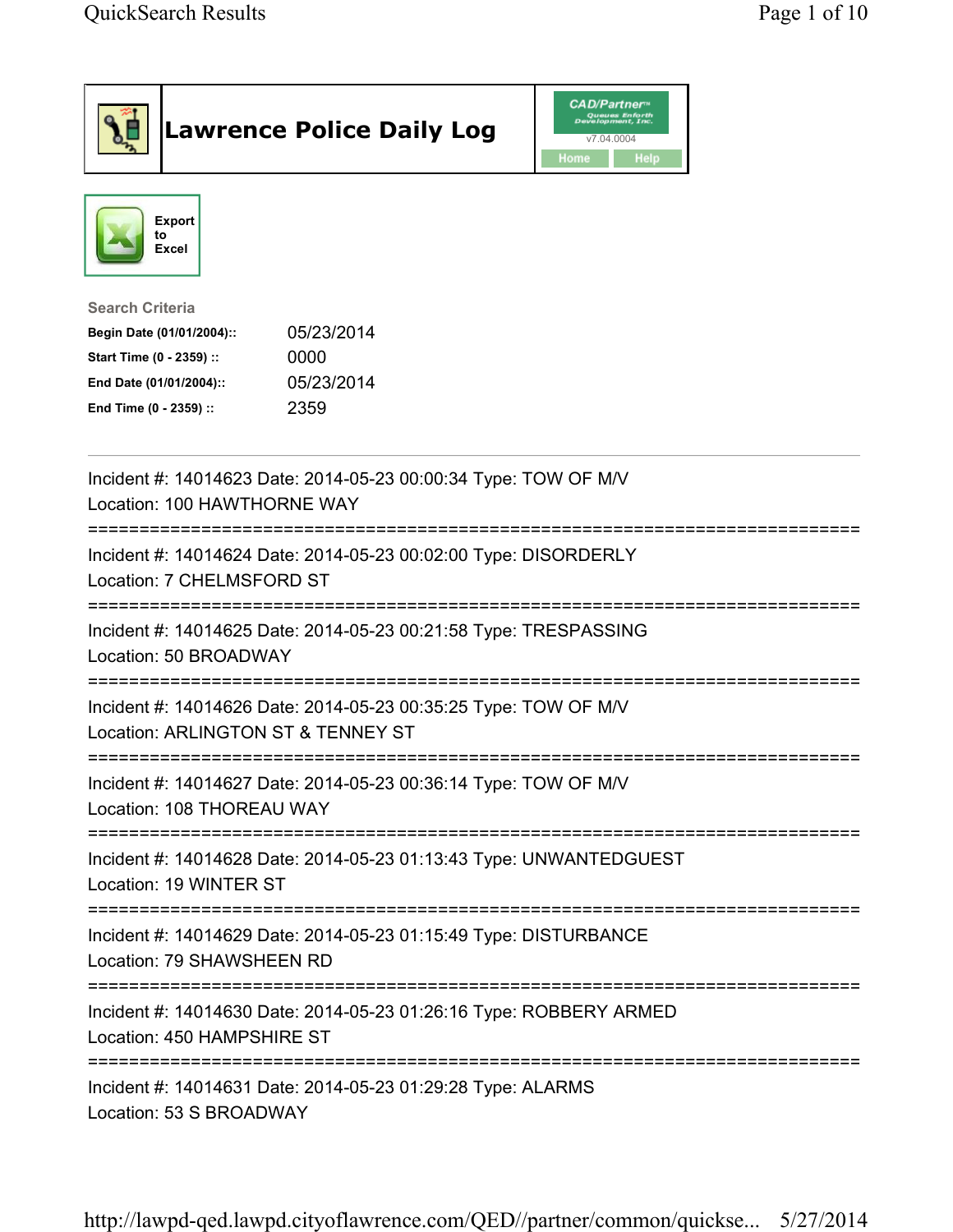| ===============================                                                                                                                                    |
|--------------------------------------------------------------------------------------------------------------------------------------------------------------------|
| Incident #: 14014632 Date: 2014-05-23 01:54:56 Type: HIT & RUN M/V<br>Location: LENOX ST & S BROADWAY                                                              |
| Incident #: 14014633 Date: 2014-05-23 02:09:03 Type: TOW OF M/V<br>Location: 100 HAWTHORNE WAY<br>=========================                                        |
| Incident #: 14014634 Date: 2014-05-23 03:03:30 Type: ALARMS<br>Location: FH CHAN ASSOCIATES / 354 MERRIMACK ST                                                     |
| Incident #: 14014635 Date: 2014-05-23 03:21:44 Type: SUS PERS/MV<br>Location: WENDY'S / 99 WINTHROP AV                                                             |
| =========================<br>Incident #: 14014636 Date: 2014-05-23 03:25:30 Type: DISORDERLY<br>Location: 54 SULLIVAN AV                                           |
| --------------------------------<br>Incident #: 14014637 Date: 2014-05-23 04:53:55 Type: ALARMS<br>Location: 122 HANCOCK ST<br>=================================== |
| Incident #: 14014638 Date: 2014-05-23 05:10:07 Type: AUTO ACC/UNK PI<br>Location: BROADWAY & MANCHESTER ST                                                         |
| Incident #: 14014639 Date: 2014-05-23 07:05:25 Type: ALARMS<br>Location: 117 LEROY AV                                                                              |
| Incident #: 14014640 Date: 2014-05-23 07:30:59 Type: SUS PERS/MV<br>Location: 71 SHAWSHEEN RD                                                                      |
| Incident #: 14014641 Date: 2014-05-23 07:32:15 Type: AUTO ACC/UNK PI<br>Location: JACKSON ST & KNOX ST                                                             |
| ==========================<br>Incident #: 14014642 Date: 2014-05-23 08:13:03 Type: TOW OF M/V<br>Location: FRANKLIN ST & LOWELL ST                                 |
| Incident #: 14014643 Date: 2014-05-23 08:14:27 Type: ALARMS<br>Location: 25 MARSTON ST #404                                                                        |
| Incident #: 14014644 Date: 2014-05-23 08:16:32 Type: STOLEN PROP<br>Location: 30 SUMMER ST                                                                         |
| :=============================<br>Incident #: 14014645 Date: 2014-05-23 08:27:17 Type: STOL/MV/PAS<br>Lootian: 40 CODNICU CT                                       |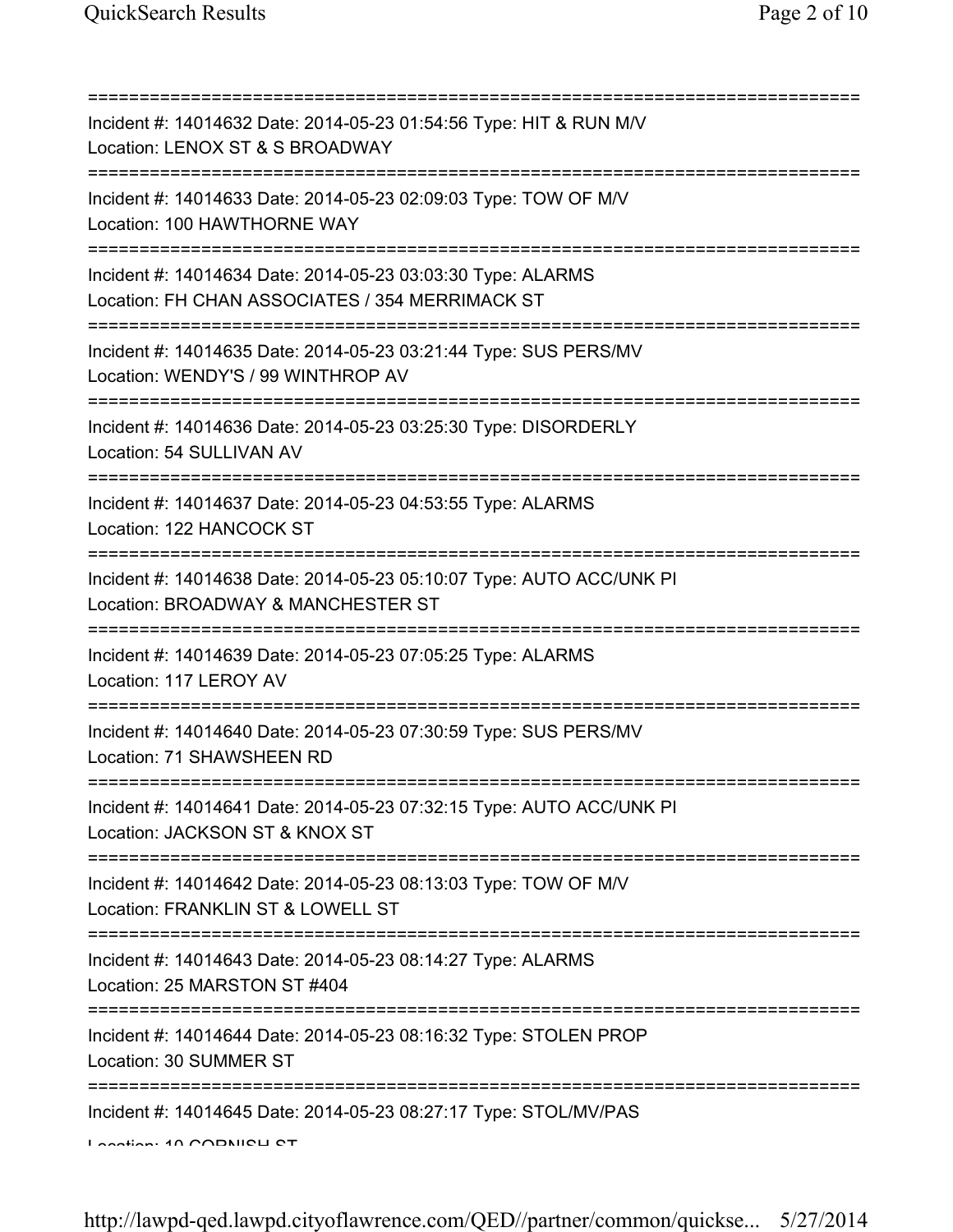| Incident #: 14014646 Date: 2014-05-23 08:40:59 Type: MAL DAMAGE<br>Location: 22 BEACON AV                                                     |
|-----------------------------------------------------------------------------------------------------------------------------------------------|
| Incident #: 14014647 Date: 2014-05-23 08:49:13 Type: DISTURBANCE<br>Location: 272 E HAVERHILL ST #14<br>===================================== |
| Incident #: 14014648 Date: 2014-05-23 08:59:58 Type: AUTO ACC/UNK PI<br>Location: BOXFORD ST & S UNION ST<br>======================           |
| Incident #: 14014649 Date: 2014-05-23 09:19:38 Type: SUS PERS/MV<br>Location: 33 WATER ST                                                     |
| Incident #: 14014650 Date: 2014-05-23 09:39:06 Type: WARRANT SERVE<br>Location: 83 WEST ST                                                    |
| Incident #: 14014651 Date: 2014-05-23 09:43:56 Type: B&E/MV/PAST<br>Location: 479 S BROADWAY                                                  |
| Incident #: 14014652 Date: 2014-05-23 09:48:41 Type: ALARMS<br>Location: 198 GARDEN ST                                                        |
| Incident #: 14014653 Date: 2014-05-23 09:49:33 Type: MEDIC SUPPORT<br>Location: 35 GRANVILLE ST                                               |
| Incident #: 14014654 Date: 2014-05-23 10:04:12 Type: A&B PAST<br>Location: 183 HAVERHILL ST                                                   |
| Incident #: 14014655 Date: 2014-05-23 10:12:55 Type: BUILDING CHK<br>Location: 24 AVON ST<br>===================================              |
| Incident #: 14014656 Date: 2014-05-23 10:20:32 Type: TOW OF M/V<br>Location: 13 WINSLOW PL                                                    |
| Incident #: 14014657 Date: 2014-05-23 10:27:12 Type: M/V STOP<br>Location: APPLETON ST & ESSEX ST                                             |
| :============<br>Incident #: 14014658 Date: 2014-05-23 10:29:50 Type: CK WELL BEING<br>Location: 31 WHITMAN ST                                |
| Incident #: 14014659 Date: 2014-05-23 10:34:44 Type: ALARMS                                                                                   |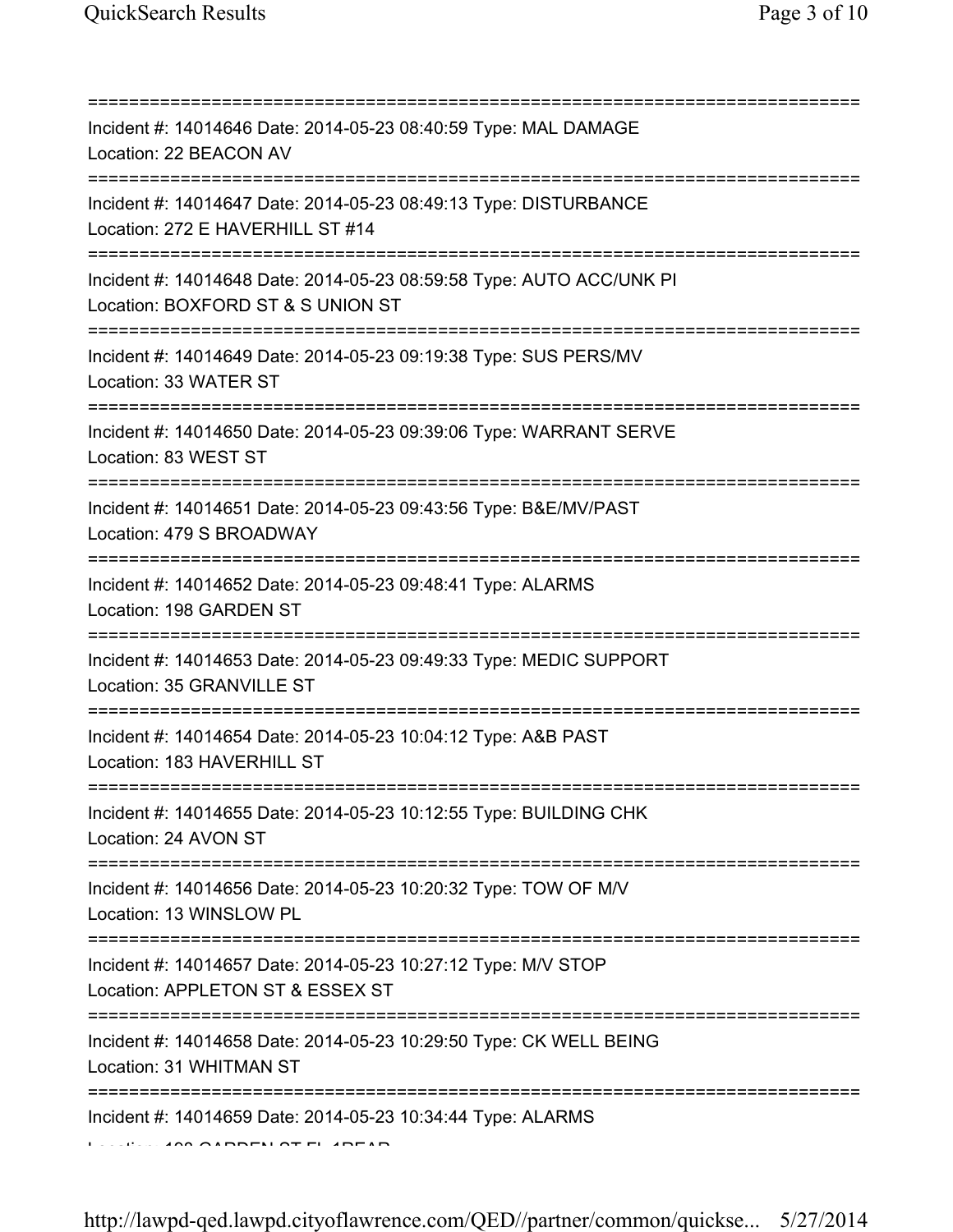=========================================================================== Incident #: 14014660 Date: 2014-05-23 10:37:01 Type: INVESTIGATION Location: GUILMETTE SCHOOL / 80 BODWELL ST =========================================================================== Incident #: 14014661 Date: 2014-05-23 10:37:42 Type: FIRE/MV Location: 405 BROADWAY =========================================================================== Incident #: 14014662 Date: 2014-05-23 10:40:42 Type: M/V STOP Location: 109 EVERETT ST =========================================================================== Incident #: 14014663 Date: 2014-05-23 10:43:49 Type: WARRANT SERVE Location: 22 CANTON ST #B =========================================================================== Incident #: 14014664 Date: 2014-05-23 10:54:24 Type: SUS PERS/MV Location: 40 TREMONT ST =========================================================================== Incident #: 14014665 Date: 2014-05-23 11:53:54 Type: DISTURBANCE Location: 48 COOLIDGE ST =========================================================================== Incident #: 14014666 Date: 2014-05-23 11:54:47 Type: IDENTITY THEFT Location: 575 S UNION ST =========================================================================== Incident #: 14014667 Date: 2014-05-23 12:04:52 Type: MEDIC SUPPORT Location: 439 SOUTH UNION ST =========================================================================== Incident #: 14014668 Date: 2014-05-23 12:19:00 Type: B&E/PROG Location: 163 UNION ST FL 2 =========================================================================== Incident #: 14014669 Date: 2014-05-23 12:35:36 Type: DRUG VIO Location: 40 CHESTNUT ST =========================================================================== Incident #: 14014671 Date: 2014-05-23 12:39:54 Type: IDENTITY THEFT Location: 500 MERRIMACK ST =========================================================================== Incident #: 14014670 Date: 2014-05-23 12:42:16 Type: HARASSMENT Location: 205 BROADWAY =========================================================================== Incident #: 14014672 Date: 2014-05-23 12:44:52 Type: AUTO ACC/NO PI Location: 5 S UNION ST =========================================================================== Incident #: 14014673 Date: 2014-05-23 12:56:38 Type: HARASSMENT Location: 1 GENERAL ST

http://lawpd-qed.lawpd.cityoflawrence.com/QED//partner/common/quickse... 5/27/2014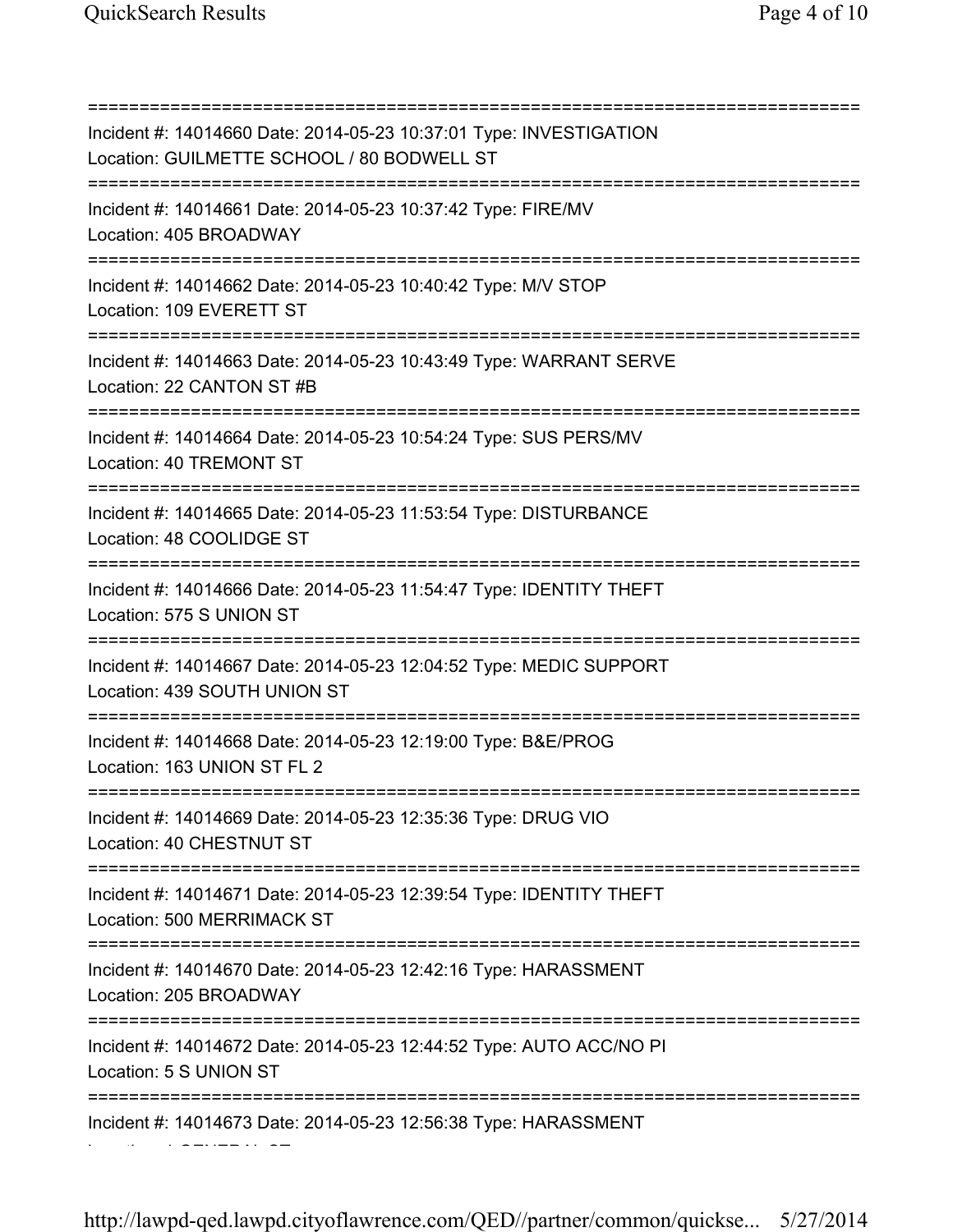=========================================================================== Incident #: 14014675 Date: 2014-05-23 13:20:12 Type: M/V STOP Location: 122 EVERETT ST =========================================================================== Incident #: 14014674 Date: 2014-05-23 13:20:19 Type: ALARM/HOLD Location: ADONIS MARKET / 324 PROSPECT ST =========================================================================== Incident #: 14014676 Date: 2014-05-23 13:24:55 Type: AUTO ACC/NO PI Location: BOSTON MARKET / 435 WINTHROP AV =========================================================================== Incident #: 14014677 Date: 2014-05-23 13:40:22 Type: M/V STOP Location: 172 EVERETT ST =========================================================================== Incident #: 14014678 Date: 2014-05-23 13:43:32 Type: TOW OF M/V Location: WALGREENS / 220 S BROADWAY =========================================================================== Incident #: 14014679 Date: 2014-05-23 14:03:44 Type: M/V STOP Location: 58 EVERETT ST =========================================================================== Incident #: 14014680 Date: 2014-05-23 14:15:07 Type: WOMAN DOWN Location: 125 HAMPSHIRE ST =========================================================================== Incident #: 14014682 Date: 2014-05-23 14:31:23 Type: IDENTITY THEFT Location: 139 GARDEN ST =========================================================================== Incident #: 14014681 Date: 2014-05-23 14:31:29 Type: M/V STOP Location: 24 EVERETT ST =========================================================================== Incident #: 14014683 Date: 2014-05-23 14:43:52 Type: ALARM/HOLD Location: ADONIS MARKET / 324 PROSPECT ST =========================================================================== Incident #: 14014684 Date: 2014-05-23 14:46:31 Type: MAL DAMG PROG Location: 18 DAISY ST =========================================================================== Incident #: 14014685 Date: 2014-05-23 14:56:10 Type: AUTO ACC/NO PI Location: 5 S UNION ST =========================================================================== Incident #: 14014686 Date: 2014-05-23 15:00:29 Type: SHOPLIFTING Location: 700 ESSEX ST =========================================================================== Incident #: 14014687 Date: 2014-05-23 15:07:49 Type: CK WELL BEING

http://lawpd-qed.lawpd.cityoflawrence.com/QED//partner/common/quickse... 5/27/2014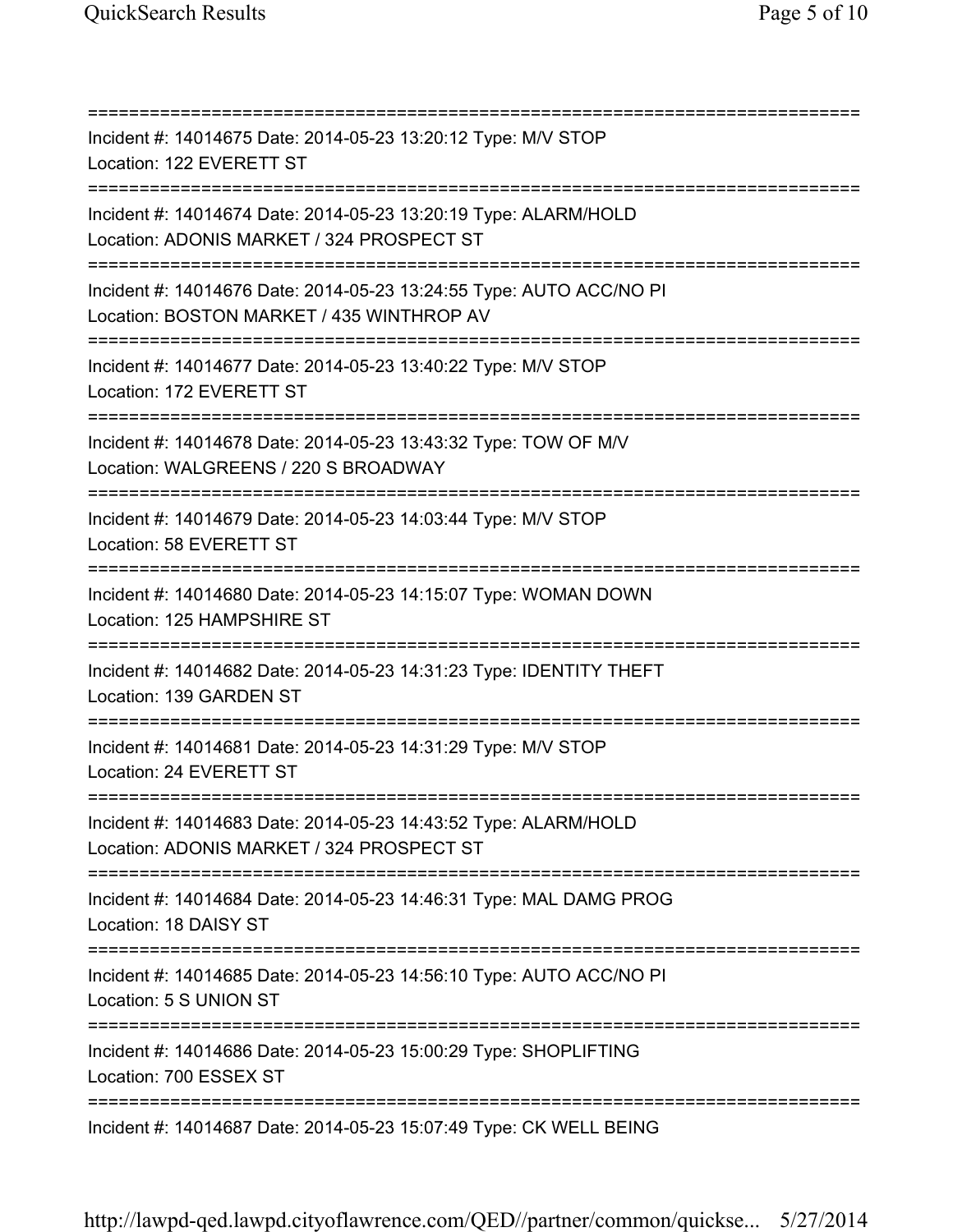=========================================================================== Incident #: 14014688 Date: 2014-05-23 15:10:36 Type: GENERAL SERV Location: 77A WINTHROP AV =========================================================================== Incident #: 14014689 Date: 2014-05-23 15:13:20 Type: HIT & RUN M/V Location: 15 UNION ST =========================================================================== Incident #: 14014690 Date: 2014-05-23 15:29:12 Type: AUTO ACC/NO PI Location: 137 LAWRENCE ST =========================================================================== Incident #: 14014691 Date: 2014-05-23 15:35:11 Type: NOISE ORD Location: 19 BUTLER ST =========================================================================== Incident #: 14014692 Date: 2014-05-23 15:41:03 Type: TOW OF M/V Location: ERVING AV & LAWRENCE ST =========================================================================== Incident #: 14014693 Date: 2014-05-23 15:47:16 Type: THREATS Location: 30 JUNIPER ST =========================================================================== Incident #: 14014694 Date: 2014-05-23 15:52:09 Type: E911 HANGUP Location: THE MENTOR NETWORK / 215 CANAL ST =========================================================================== Incident #: 14014695 Date: 2014-05-23 16:07:31 Type: STOL/MV/PAS Location: 35 LAFAYETTE AV =========================================================================== Incident #: 14014696 Date: 2014-05-23 16:16:36 Type: AUTO ACC/NO PI Location: 441 ANDOVER ST =========================================================================== Incident #: 14014697 Date: 2014-05-23 16:18:54 Type: DOMESTIC/PROG Location: 312 WATER ST #17 =========================================================================== Incident #: 14014698 Date: 2014-05-23 16:32:05 Type: HIT & RUN M/V Location: KNOX ST & JACKSON ST =========================================================================== Incident #: 14014699 Date: 2014-05-23 17:17:16 Type: MEDIC SUPPORT Location: 22B CANTON ST #B =========================================================================== Incident #: 14014700 Date: 2014-05-23 17:27:25 Type: DOMESTIC/PROG Location: 12 BEDFORD ST =========================================================================== Incident #: 14014701 Date: 2014-05-23 17:44:56 Type: SUS PERS/MV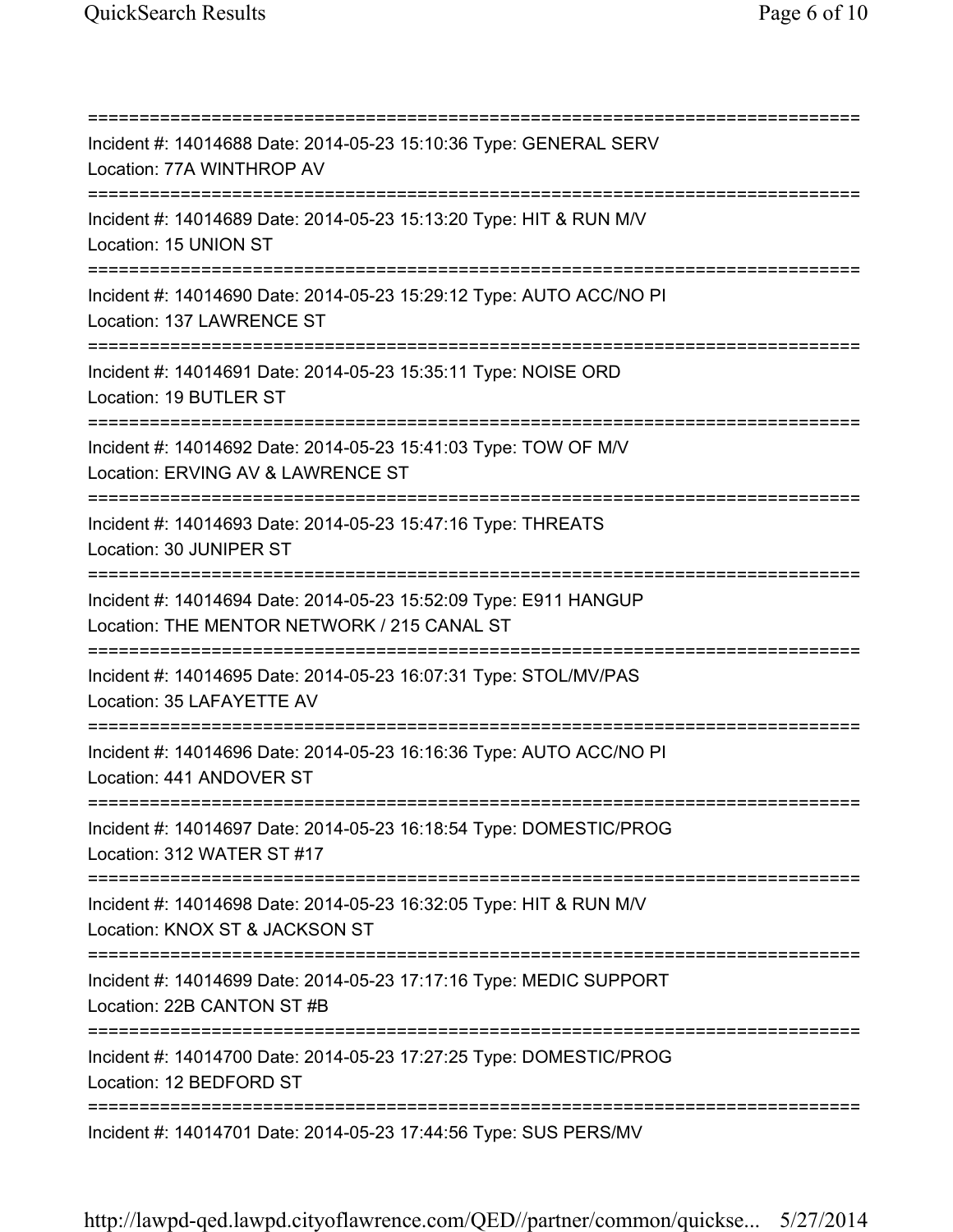Location: CVS PHARMACY / 205 S BROADWAY =========================================================================== Incident #: 14014703 Date: 2014-05-23 17:55:17 Type: DISTURBANCE Location: MCDONALDS / 50 BROADWAY =========================================================================== Incident #: 14014702 Date: 2014-05-23 17:55:40 Type: KEEP PEACE Location: 3 NEWTON ST #6 FL 2 =========================================================================== Incident #: 14014704 Date: 2014-05-23 17:58:03 Type: ALARM/BURG Location: RESD; ALMONTE 9782087745 / 133 OLIVE AV =========================================================================== Incident #: 14014705 Date: 2014-05-23 18:02:14 Type: DRUG VIO Location: BROTHERS PIZZA / 145 LAWRENCE ST =========================================================================== Incident #: 14014706 Date: 2014-05-23 18:09:55 Type: TOW OF M/V Location: CVS PHARMACY / 266 BROADWAY =========================================================================== Incident #: 14014707 Date: 2014-05-23 18:14:11 Type: ALARM/BURG Location: RESD; SANTIAGO 9786893870 / 25 BELLEVUE ST =========================================================================== Incident #: 14014708 Date: 2014-05-23 18:20:17 Type: RECOV/STOL/MV Location: 103 ABBOTT ST =========================================================================== Incident #: 14014709 Date: 2014-05-23 18:22:58 Type: B&E/PAST Location: 7 KENDALL ST =========================================================================== Incident #: 14014710 Date: 2014-05-23 18:35:59 Type: MAN DOWN Location: JADE GARDEN / 368 BROADWAY =========================================================================== Incident #: 14014711 Date: 2014-05-23 18:42:14 Type: DISORDERLY Location: 425 HIGH ST FL 2 =========================================================================== Incident #: 14014712 Date: 2014-05-23 18:54:30 Type: LOUD NOISE Location: 18 PHILLIPS ST =========================================================================== Incident #: 14014713 Date: 2014-05-23 18:57:07 Type: FRAUD Location: 90 SUMMER ST =========================================================================== Incident #: 14014714 Date: 2014-05-23 19:08:11 Type: DISORDERLY Location: 141 WOODLAND ST =========================================================================== Incident #: 14014715 Date: 2014 05 23 19:11:37 Type: UNWANTEDGUEST

http://lawpd-qed.lawpd.cityoflawrence.com/QED//partner/common/quickse... 5/27/2014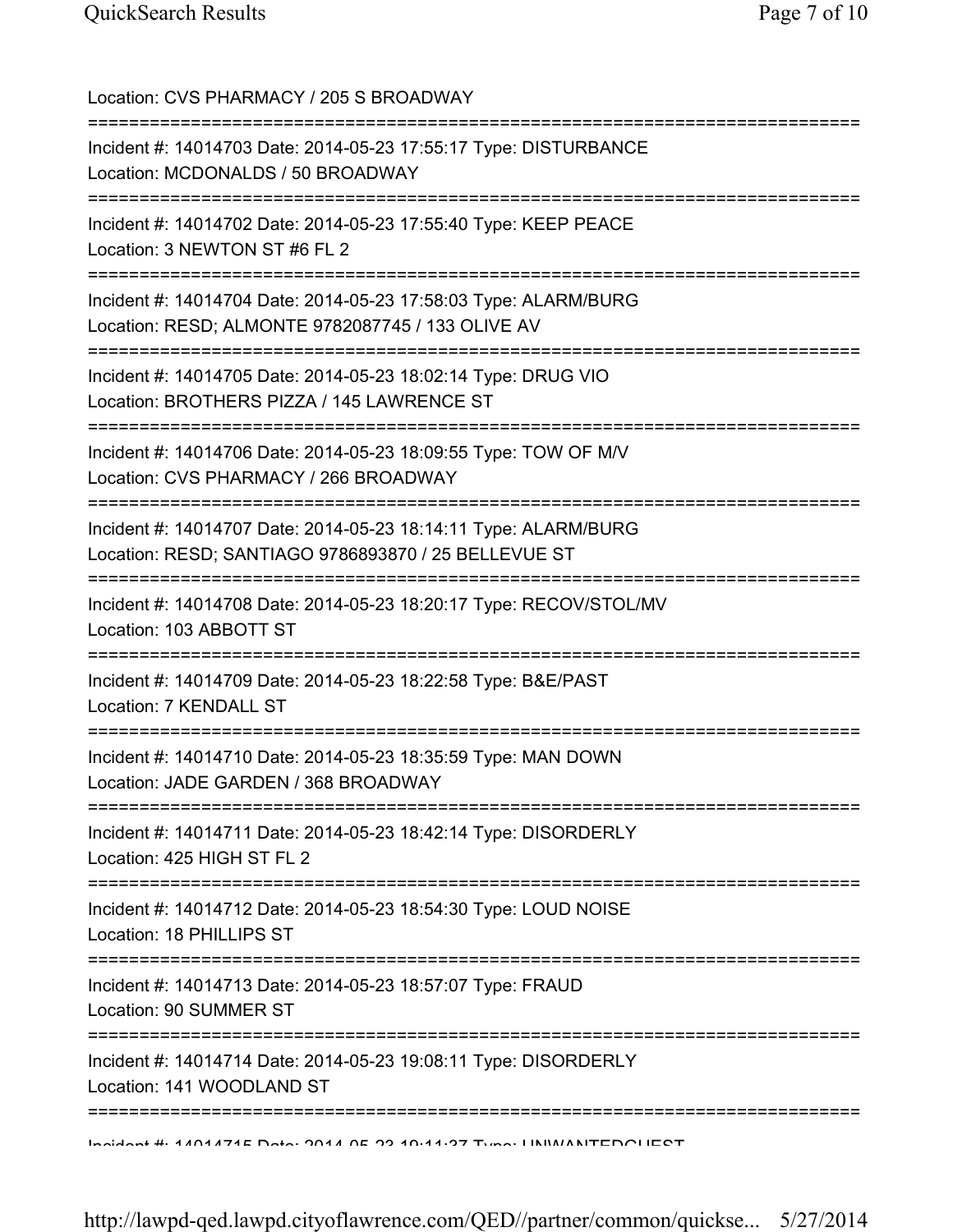| Location: 23 FOREST ST FL 1                                                                                                                        |
|----------------------------------------------------------------------------------------------------------------------------------------------------|
| Incident #: 14014716 Date: 2014-05-23 19:16:17 Type: ALARMS<br>Location: LAWRENCE EXPERIMENT STATION / 37 SHATTUCK ST                              |
| Incident #: 14014717 Date: 2014-05-23 19:22:16 Type: B&E/PAST<br>Location: BRADFORD ST & BROADWAY                                                  |
| Incident #: 14014718 Date: 2014-05-23 19:23:02 Type: BUILDING FIRE<br>Location: 485 S BROADWAY #2<br>====================================          |
| Incident #: 14014719 Date: 2014-05-23 19:30:13 Type: MISSING PERS<br>Location: 1 MAGINNIS AV                                                       |
| Incident #: 14014720 Date: 2014-05-23 19:36:20 Type: ALARM/BURG<br>Location: 25 BELLEVUE ST                                                        |
| =============================<br>Incident #: 14014721 Date: 2014-05-23 19:36:29 Type: STOLEN PROP<br>Location: 54 ESSEX ST #6                      |
| Incident #: 14014722 Date: 2014-05-23 19:46:08 Type: DISORDERLY<br>Location: 141 WOODLAND ST                                                       |
| Incident #: 14014723 Date: 2014-05-23 20:07:15 Type: ALARMS<br>Location: SAL'S RESTURANT / 354 MERRIMACK ST                                        |
| Incident #: 14014724 Date: 2014-05-23 20:14:53 Type: LOUD NOISE<br>Location: 18 PHILLIPS ST                                                        |
| Incident #: 14014725 Date: 2014-05-23 20:17:29 Type: AMBULANCE ASSSI<br>Location: 30 HIGHLAWN AV                                                   |
| Incident #: 14014726 Date: 2014-05-23 20:23:45 Type: AMBULANCE ASSSI<br>Location: 3 BOSTON ST                                                      |
| =========================<br>Incident #: 14014727 Date: 2014-05-23 20:54:00 Type: SUS PERS/MV<br>Location: SANTO DOMINGO MOTORS / 415 HAVERHILL ST |
| Incident #: 14014728 Date: 2014-05-23 21:11:40 Type: ALARM/BURG<br>Location: R&L COMMUNICATIONS / 521 BROADWAY                                     |
|                                                                                                                                                    |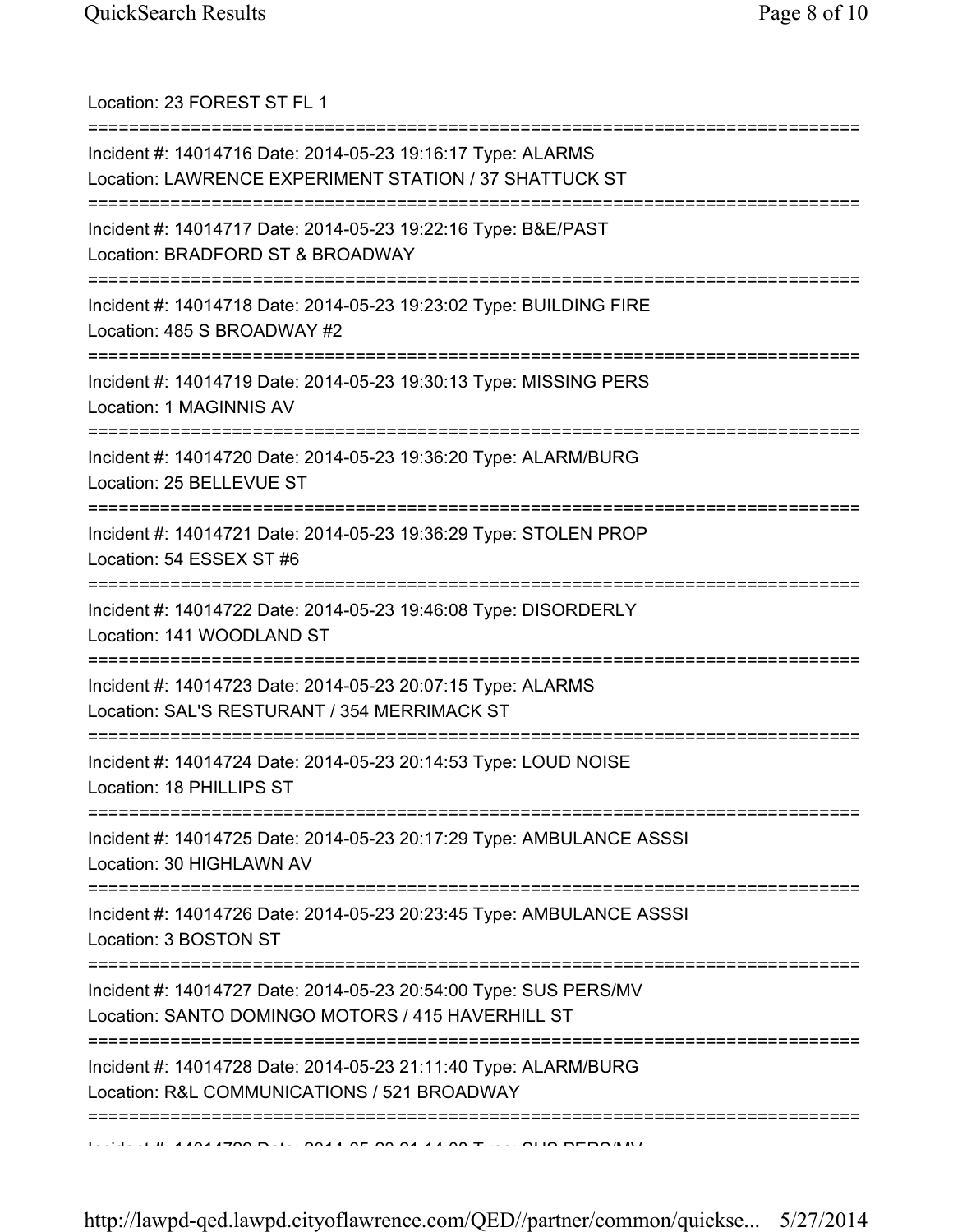| Location: 46 CHELMSFORD ST #A                                                                                                                          |
|--------------------------------------------------------------------------------------------------------------------------------------------------------|
| Incident #: 14014730 Date: 2014-05-23 21:29:47 Type: MISSING PERS<br>Location: 11 HOLT ST #1                                                           |
| Incident #: 14014731 Date: 2014-05-23 21:37:47 Type: GUN CALL<br>Location: 120 SALEM ST                                                                |
| Incident #: 14014732 Date: 2014-05-23 21:40:02 Type: DISTURBANCE<br>Location: CATHEDRAL DR & MT VERNON ST                                              |
| Incident #: 14014733 Date: 2014-05-23 22:35:38 Type: WARRANT SERVE<br>Location: LAWRENCE GENERAL HOSPITAL / 1 GENERAL ST<br>========================== |
| Incident #: 14014734 Date: 2014-05-23 23:03:17 Type: NOISE ORD<br>Location: 48 TYLER ST                                                                |
| Incident #: 14014735 Date: 2014-05-23 23:14:01 Type: ALARM/BURG<br>Location: SALVATION ARMY / 250 HAVERHILL ST<br>==================                   |
| Incident #: 14014736 Date: 2014-05-23 23:15:41 Type: LOUD NOISE<br>Location: 33 BROOK ST                                                               |
| Incident #: 14014737 Date: 2014-05-23 23:19:46 Type: UNKNOWN PROB<br>Location: 243 S BROADWAY                                                          |
| Incident #: 14014738 Date: 2014-05-23 23:31:36 Type: M/V STOP<br>Location: ANDOVER ST & OSGOOD ST                                                      |
| Incident #: 14014739 Date: 2014-05-23 23:39:12 Type: LOUD NOISE<br>Location: 91 MT VERNON ST FL 2                                                      |
| Incident #: 14014741 Date: 2014-05-23 23:47:08 Type: M/V STOP<br>Location: E HAVERHILL ST & WOODLAND ST                                                |
| =========================<br>Incident #: 14014740 Date: 2014-05-23 23:47:30 Type: KEEP PEACE<br>Location: 25 BUTLER ST FL 1ST                          |
| Incident #: 14014742 Date: 2014-05-23 23:47:41 Type: NOISE ORD<br>Location: 162 BOXFORD ST FL 2                                                        |
|                                                                                                                                                        |

Incident #: 14014743 Date: 2014 05 23 23:47:51 Type: SUS PERS/MV